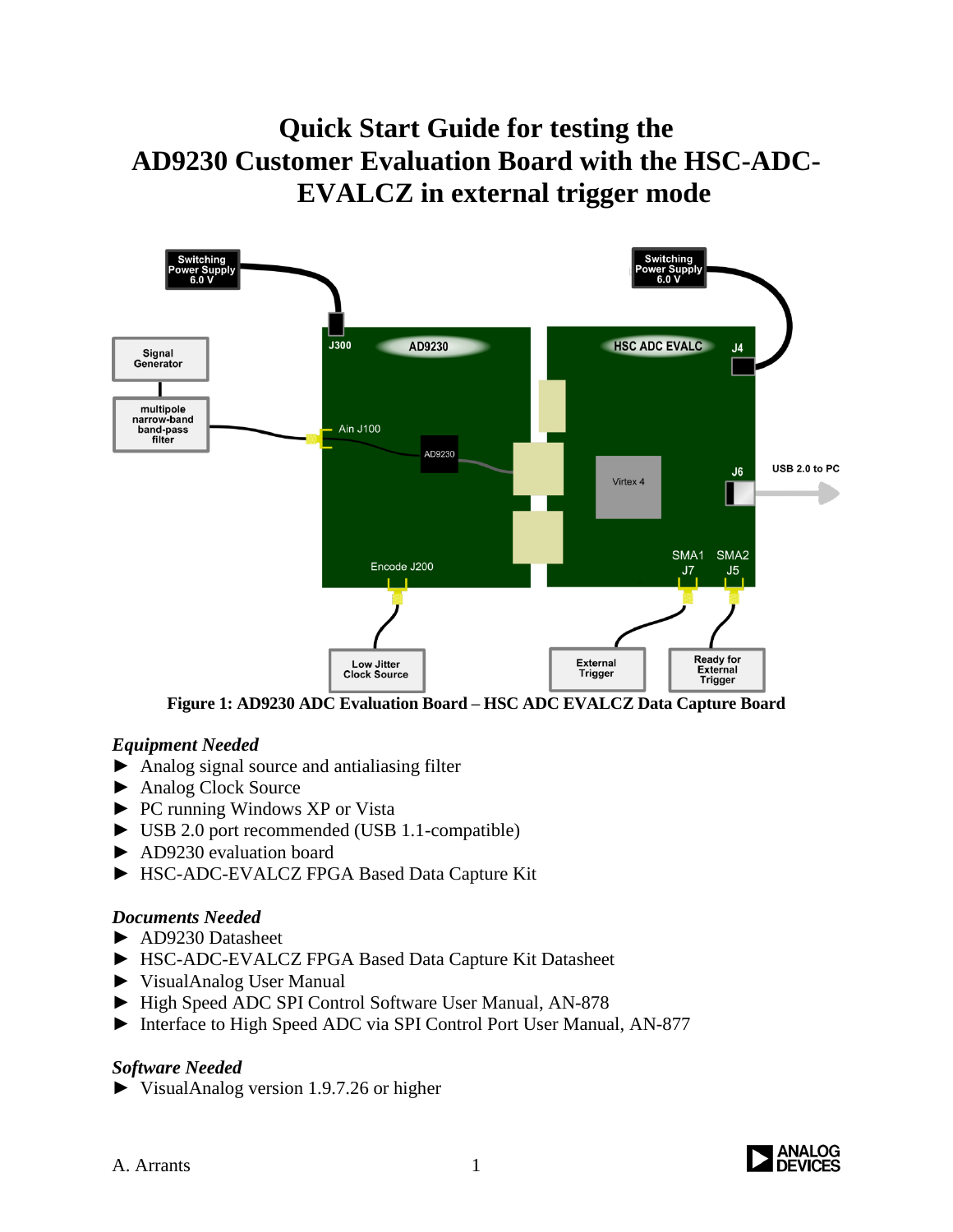#### o AD9230\_LVDS\_Ext\_Trig.bin

► SPIController version 1.0.55.3 or higher

All documents and software are available at [http://www.analog.com/fifo.](http://www.analog.com/fifo) For any questions please send an email to [highspeed.converters@analog.com](mailto:highspeed.converters@analog.com).

## *Testing*

### **Hardware setup:**

- **1.** Connect the AD9230 evaluation board and the HSC-ADC-EVALCZ board together as shown in Figure 1.
- **2.** Connect one 6V, 2A switching power supply (such as the CUI EPS060250UH-PHP-SZ supplied) to the AD9230 board.
- **3.** Connect one 6V, 2A switching power supply (such as the CUI EPS060250UH-PHP-SZ supplied) to the HSC-ADC-EVALCZ board.
- **4.** Connect the HSC-ADC-EVALCZ board to the PC with a USB cable. (Connect to J6.)
- **5.** On the ADC evaluation board, provide a clean, low jitter clock source to connector J200 at the desired Sample Rate and set the amplitude to 14dBm.
- **6.** On the ADC evaluation board, use a clean signal generator with low phase noise to provide an input signal at connector J100. Use a 1 m, shielded, RG-58, 50  $\Omega$  coaxial cable to connect the signal generator. For best results use a narrow-band, band-pass filter with  $50 \Omega$ terminations and an appropriate center frequency. (ADI uses TTE, Allen Avionics, and K&L band-pass filters.)
- **7.** Connect the external trigger source to SMA 1(J7). This needs to be 3.3V CMOS signal with a pulse width greater than the period of the clock.

### **VisualAnalog Setup:**

- **8.** Open VisualAnalog on the PC. After the "New Canvas" window appears, click on the "New" tab and select "AD9230". Then select the canvas that corresponds to the type of testing that you are doing. Click "open". When prompted to program the FPGA, Select "No" to skip programing.
- **9.** Expand the Canvas if necessary by clicking on the "Expand Canvas" button. Click the "Settings" button of the "ADC Data Capture" block, click on the "capture" tab and navigate to the AD9230\_LVDS\_Ext\_Trig.bin file. Click the "Program" Button. The 'DONE' LED should illuminate on the HSC-ADC-EVALCZ board indicating that the FPGA has been correctly programmed.

### **SPI Controller Setup:**

**10.** Click SPI Controller under the Tools menu in VisualAnalog to open the SPI Controller software. (See note below if SPI controller is not listed.) If prompted for a configuration file, select the AD9230spiR03.cfg file. If not, check the title bar of the window to see which configuration is loaded. If necessary, choose "Cfg Open" from the "File" menu and select the

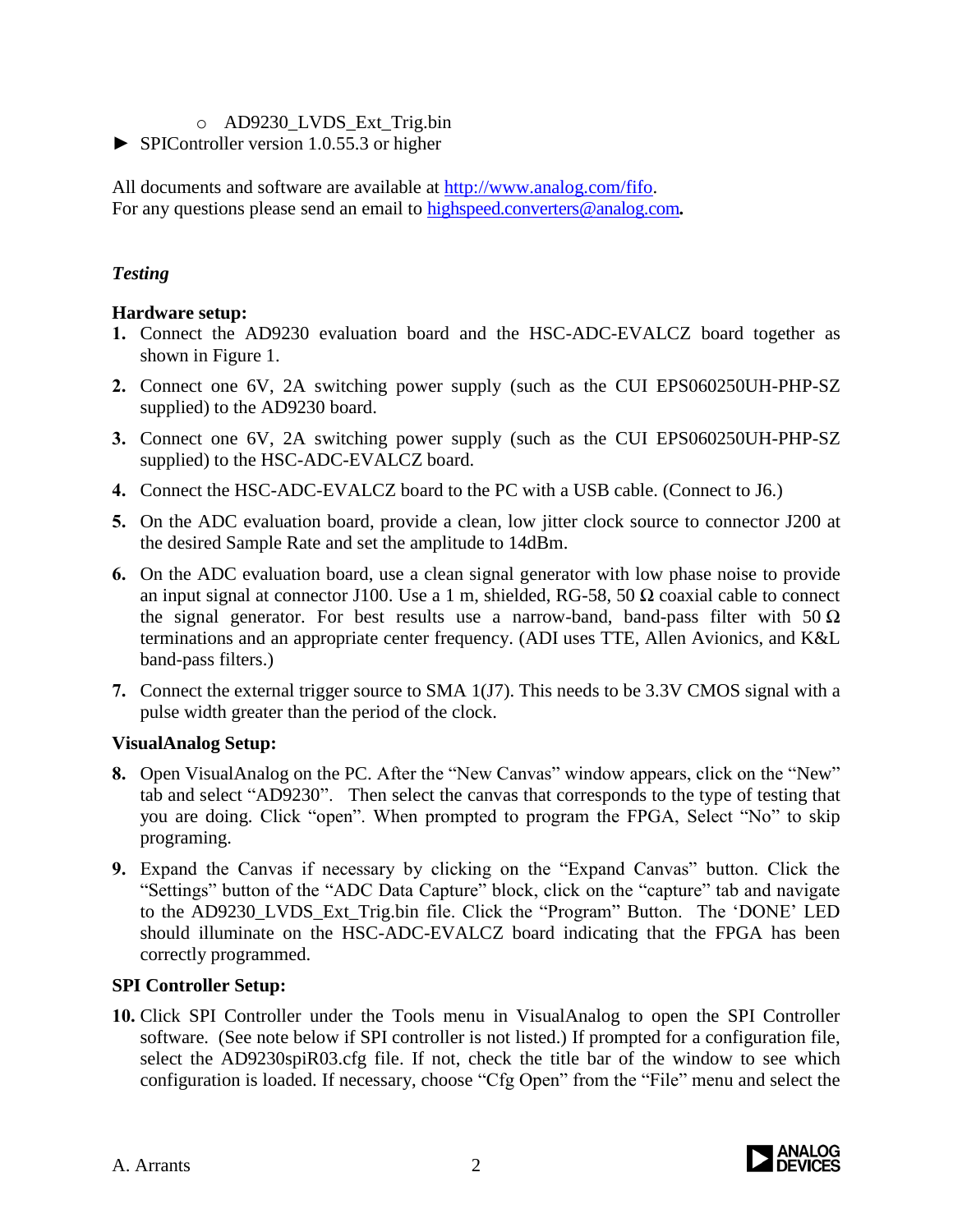above configuration file. Note that the CHIP ID(1) field may be filled whether the correct SPI Controller configuration file is loaded or not.

- *Note:* If SPI Controller is not listed in the "Tools" menu, first make sure that it is installed and then select "External Tools" from the "Tools" menu in VisualAnalog. Click the Add button on the External Tools from the "Tools" menu in VisualAnalog window. Under "Display Text: " enter "SPI Controller". Then, enter the path to the SPI controller executable.
- **11.** Click the New DUT button  $\left(\begin{array}{c} \blacksquare \\ \blacksquare \end{array}\right)$  in SPI Controller.

## **Testing:**

- **12.** Click the Run button  $(\blacktriangleright)$  in VisualAnalog.
- 13. Wait for the "Ready to Capture" signal on SMA2 (J5). This usually happens very fast and can be skipped in many instances.
- **14.** Apply the trigger signal to SMA1 (J7), after this signal is applied, you should see the captured data displayed in VisualAnalog.
- **15.** Adjust the amplitude of the input signal so that the fundamental is at the desired level. (Examine the "Fund Power" reading in the left panel of the VisualAnalog FFT window.)
- **16.** If desired, click on File>Save Form as in the FFT window to save the FFT plot.

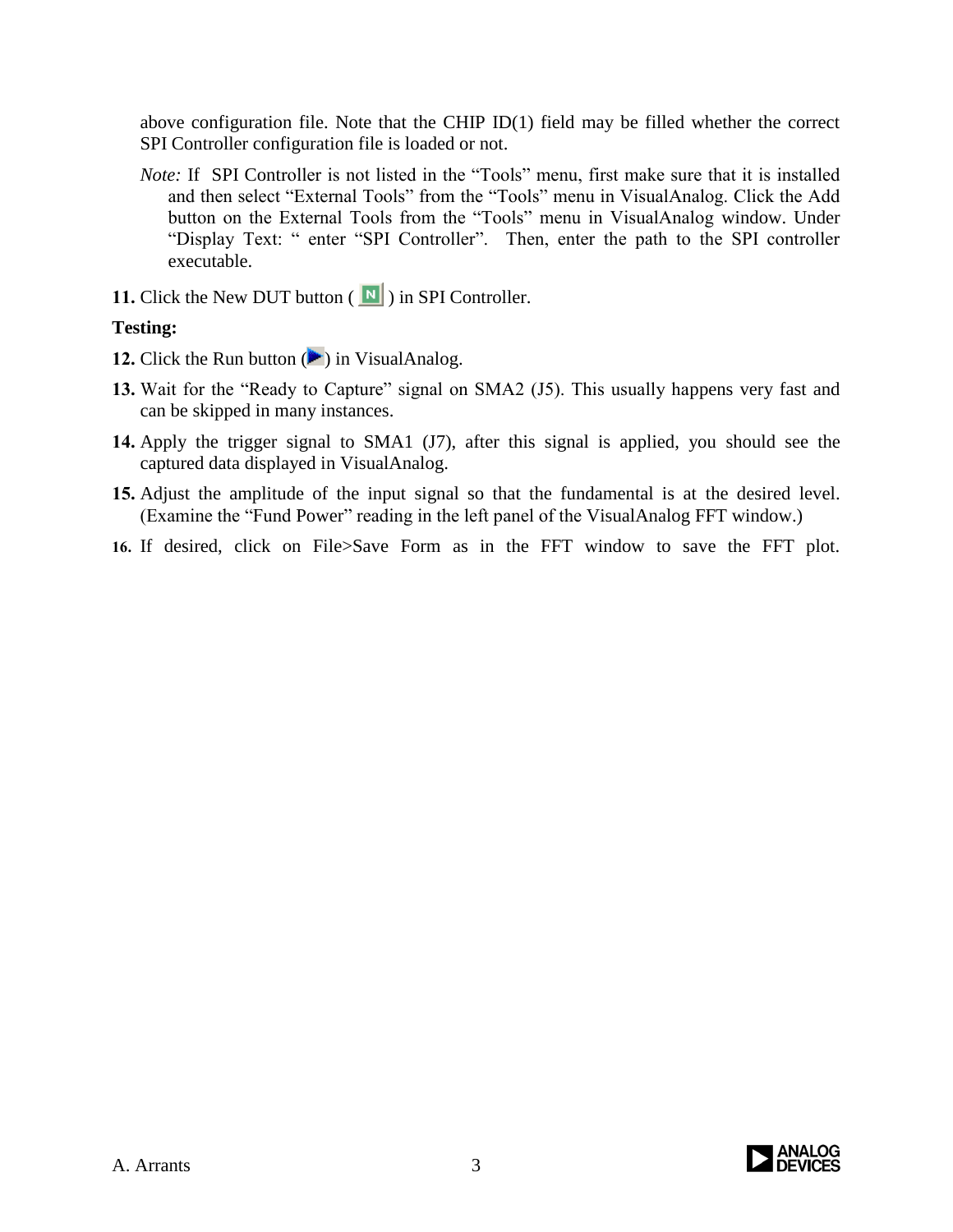## *Troubleshooting*

- ► *SPI Controller does not work…*
	- $\checkmark$  Click on Config>Controller Dialog. FIFO Chip Sel should be "1" for the AD9230 SPI controller.
- ► *The FFT plot appears abnormal.*..
	- $\checkmark$  If you see a normal noise floor when you disconnect the signal generator from the analog input, be sure you are not overdriving the ADC. Reduce input level if necessary.
	- $\checkmark$  In VisualAnalog, Click on the Settings button in the "Input Formatter" block. Check that "Number Format" is set to the correct encoding (offset binary by default). Repeat for the other channel.



 $\checkmark$  If DC Spurs appear in the "FFT" plot from VisualAnalog? See Figure 2.

Figure 2: DC Spurs on FFT

Add a ferrite core to ALL switching power supplies used in the evaluation platform, like Digi-Key Part number: 240-2287-ND (M/N: LFB360230-300). See Figure 3.